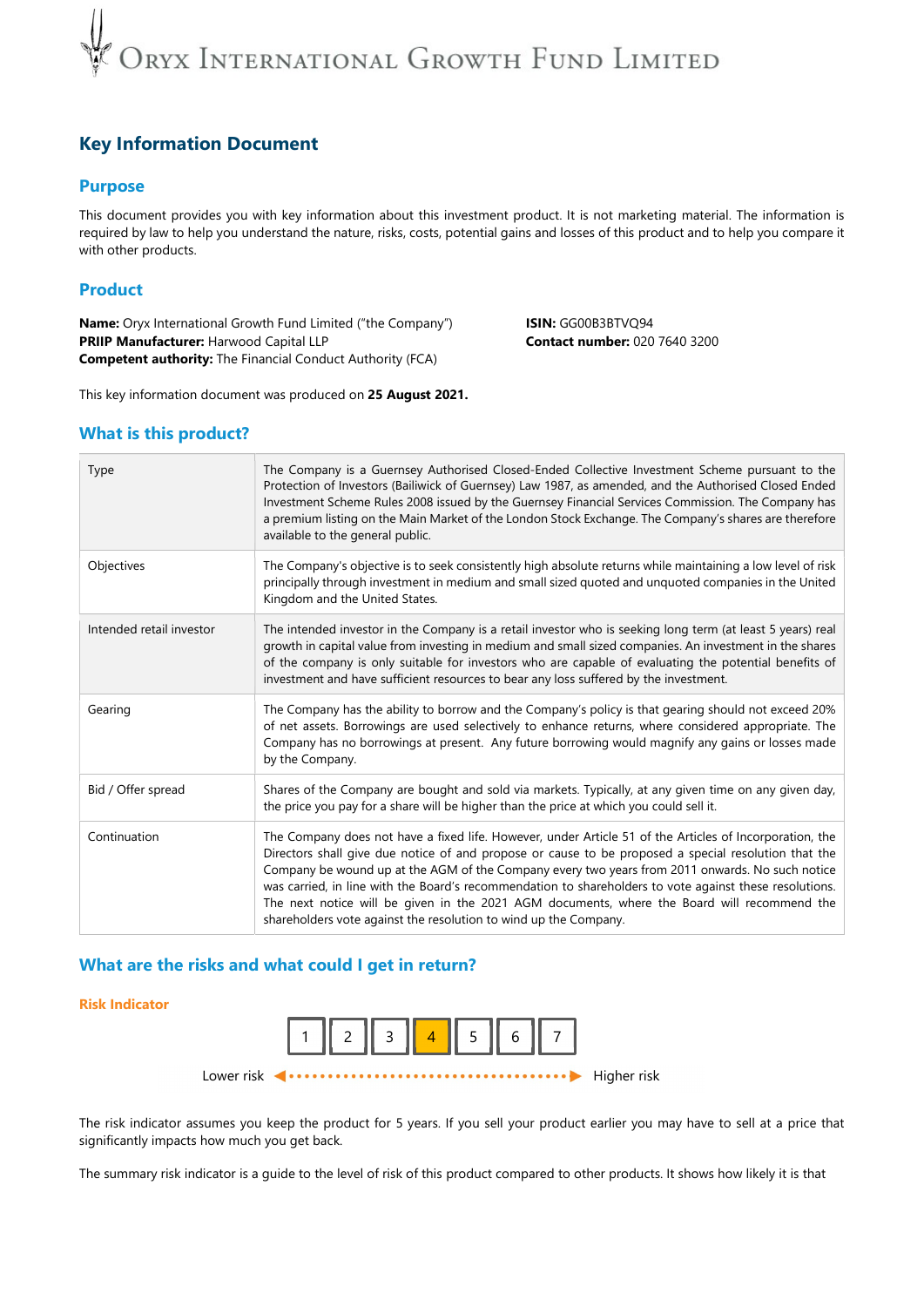# DRYX INTERNATIONAL GROWTH FUND LIMITED

the product will lose money because of movements in the markets or because we are not able to pay you. We have classified this product as 4 out of 7, which is a medium risk class. This suggests the risk from market movements is medium. However, the summary risk indicator only reflects historic share price volatility of the company shares based on historic price. It excludes other risks inherent in the product and, therefore, does not show the full risk to the investor. This product does not include any protection from future market performance, so you could lose some or all of your investment.

The company invests in unlisted equities which have valuation and performance uncertainties and liquidity risk. The 'Other relevant information' section gives more detail on the risks investors should consider. The cost, performance and risk calculations included in this KID follow the methodology prescribed by EU rules.

#### Performance Scenarios

This table shows the money you could get back over the next 5 years, under different scenarios, assuming that you invest £10,000. The scenarios shown illustrate how your investment could perform. You can compare them with the scenarios of other products. The scenarios presented are an estimate of future performance based on evidence from the past on how the value of this investment varies and are not an exact indicator. What you get will vary depending on how the market performs and how long you keep the product. The stress scenario shows what you might get back in extreme market circumstances, and it does not take into account the situation where we are not able to pay you. The figures shown include all the costs of the product itself, but may not include all the costs that you pay your advisor or distributor. The figures do not take into account your personal tax situation, which may also affect how much you get back.

| Investment: £10,000   |                                           |           | 3 years    | 5 years   |
|-----------------------|-------------------------------------------|-----------|------------|-----------|
| Stress scenario       | What you might get back after costs $(f)$ | 2,684     | 4.799      | 3,765     |
|                       | Average return each year (%)              | $-73.16%$ | $-21.71\%$ | $-17.75%$ |
| Unfavourable scenario | What you might get back after costs $(E)$ | 10,058    | 13,138     | 17,982    |
|                       | Average return each year (%)              | 0.58%     | 9.52%      | 12.45%    |
| Moderate scenario     | What you might get back after costs $(f)$ | 12,326    | 18,694     | 28,350    |
|                       | Average return each year (%)              | 23.26%    | 23.19%     | 23.17%    |
| Favourable scenario   | What you might get back after costs $(f)$ | 15,060    | 26,517     | 44,560    |
|                       | Average return each year (%)              | 50.60%    | 38.41%     | 34.83%    |

## What happens if Oryx International Growth Fund Limited is unable to pay out?

As a shareholder of Oryx International Growth Fund Limited you would not be able to make a claim to the Financial Services Compensation Scheme about Oryx International Growth Fund Limited in the event that the Company is unable to pay out.

#### What are the costs?

The Reduction in Yield (RIY) shows what impact the total costs you pay will have on the investment return you might get. The total costs take into account one-off, ongoing and incidental costs.

The amounts shown here are the cumulative costs of the product itself, for three different holding periods. They include potential early exit penalties. The figures assume you invest £10,000. The figures are estimates and may change in the future.

#### Costs over time

The person selling or advising you about this product may charge you other costs. If so, this person will provide you with information about these costs, and show you the impact that all costs will have on your investment over time.

| Investment: £10,000<br>If you cash in after | 1 vear | 3 years | 5 years |
|---------------------------------------------|--------|---------|---------|
| Total Costs (£)                             | 160    | 636     | 1,404   |
| Impact on return (RIY) per year (%)         | 1.60%  | .60%    | 1.60%   |